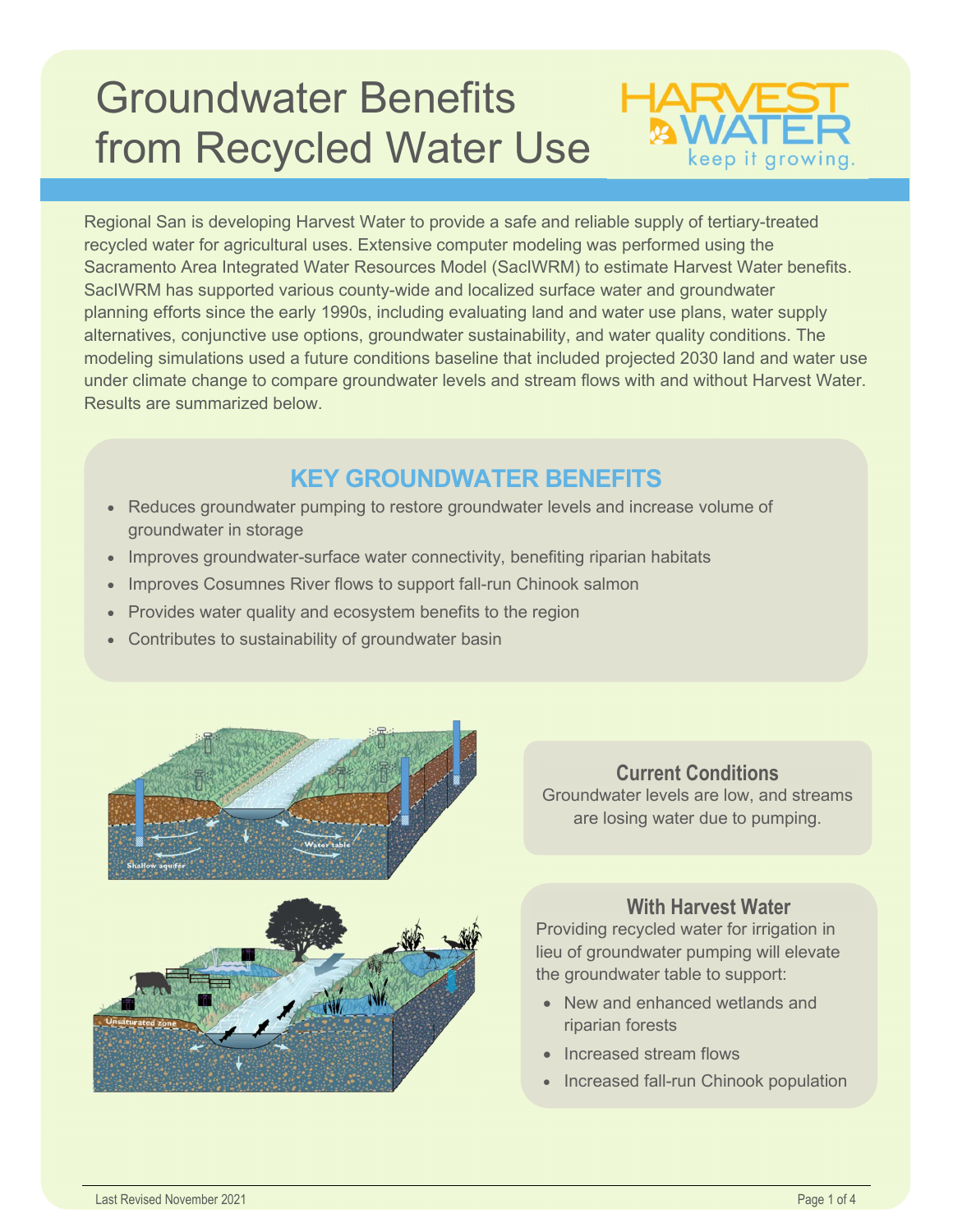#### IMPROVING GROUNDWATER STORAGE AND STREAMFLOW

In-lieu groundwater recharge refers to the use of recycled water by irrigators to offset a significant portion of local groundwater use. By delivering recycled water in lieu of groundwater pumping, Harvest Water will increase groundwater storage by approximately 225,000 acre-feet within 10 years. Over the course of the Program, groundwater storage is estimated to increase by as much as 370,000 acre-feet – about one-third the size of Folsom Lake. As groundwater elevations continue to rise, the connectivity between groundwater and surface water is realized, improving the Cosumnes River's in-stream flows.

# IMPROVING GROUNDWATER LEVELS

The modeling also demonstrates that Harvest Water is key to improving groundwater levels in the South American Subbasin and ensuring a sustainable groundwater supply for future generations. These benefits extend well beyond the recycled water delivery area. The EcoPlan area shown on the map includes the recycled water delivery area as well as the surrounding land that is expected to receive indirect ecosystem benefits. Harvest Water is expected to raise groundwater levels up to 30 feet in the center of the Harvest Water delivery area and 15 to 25 feet in other parts of the groundwater basin, helping to reverse a pumping depression that currently exists due to groundwater extraction.

Improves Streamflow in the Cosumnes River **Groundwater Storage** Increase $1$ Average Annual Increase in Streamflow<sup>2</sup> Average Daily **Cosumnes Streamflow** Increase<sup>3</sup> Year 50% Benefits to **Streams** Achieved <sup>4</sup> 370,000 af 16,800 afy 16 cfs Year 24.5

Harvest Water Increases Groundwater Storage and

Notes:

- (1) This represents the change in groundwater storage (acre-feet) over the 84-year simulation period relative to the baseline conditions.
- (2) This represents the average annual increase in streamflow (acre-feet per year) over the entire simulation period relative to the baseline conditions. This average includes the initial ramp up of the Program before full benefits are achieved.
- (3) This represents the change in average daily streamflows (cubic feet per second) in the Cosumnes River at Twin Cities Road over the entire simulation period relative to the baseline conditions.
- (4) This represents the simulation year where 50% benefits to streams are achieved, estimated based on the distribution of benefits between groundwater in storage and streams.

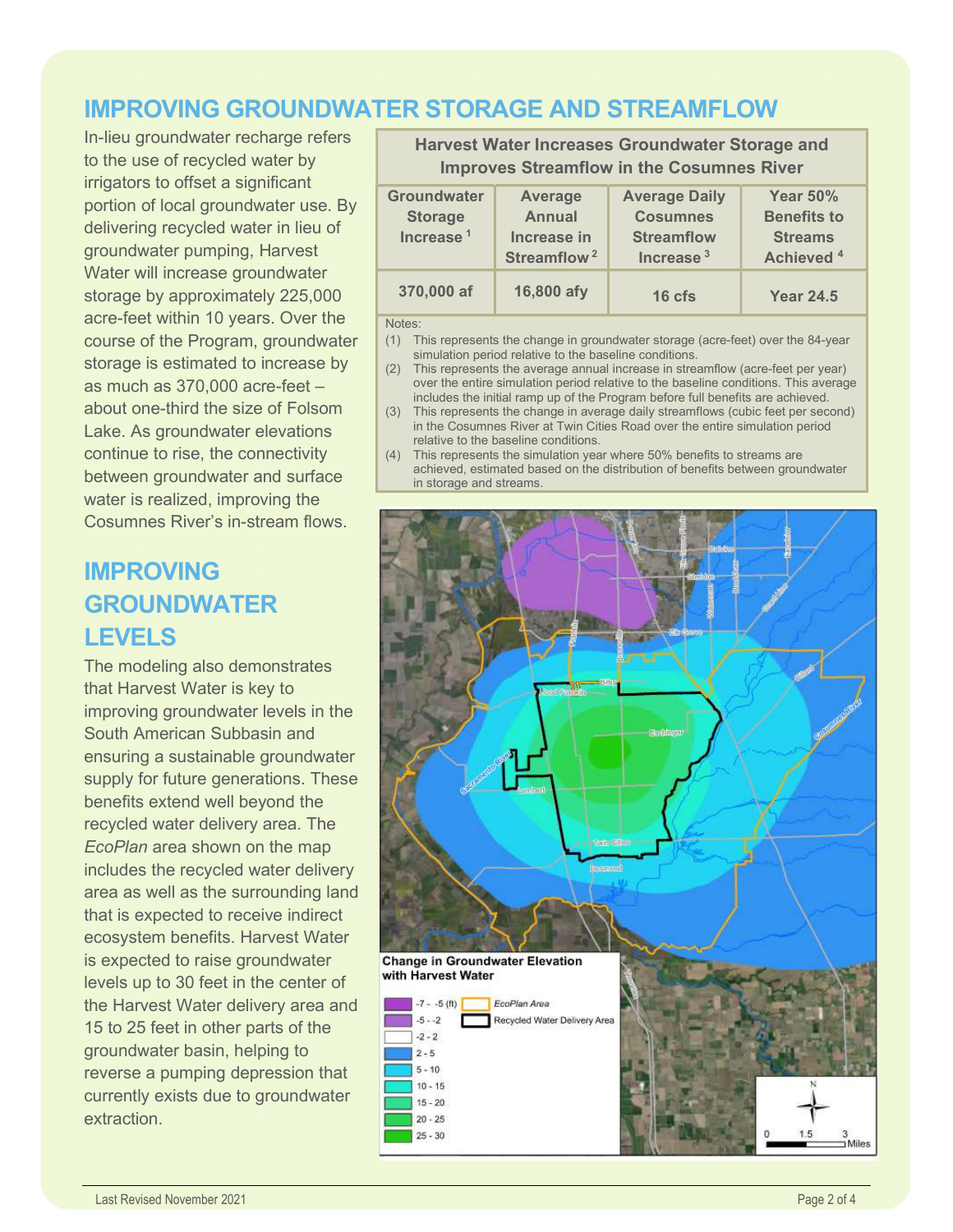### ENHANCING LOCAL ECOSYSTEMS

Riparian habitats do best when groundwater levels are within 25 feet of the surface. By raising groundwater levels, Harvest Water would significantly increase the area of the Cosumnes River corridor experiencing shallow groundwater conditions over 90% of the time. This will result in multiple benefits. Higher groundwater levels along the Cosumnes River corridor will support improved riparian vegetation due to shallow groundwater levels being reachable by the roots of trees and shrubs along the river. Increased streamflow in the Cosumnes River in dry months will support the fall-run Chinook salmon fishery. Fields voluntarily managed for Sandhill crane habitat will increase their population. Vernal pool complex habitat will be restored and managed with existing compatible grazing practices. Providing a reliable source of recycled water will help support agriculture and conservation efforts into the future.

#### Higher Groundwater Levels Benefit Wetlands & Riparian Areas

Extent of benefits illustrated by percentage of time groundwater levels would be within 25 feet of the surface. The figure shows significant environmental benefits to almost the entire recycled water delivery area.





#### WITHOUT HARVEST WATER WITH HARVEST WATER

Legend **Percent of Time that** Depth to Groundwater is Less than 25 ft.